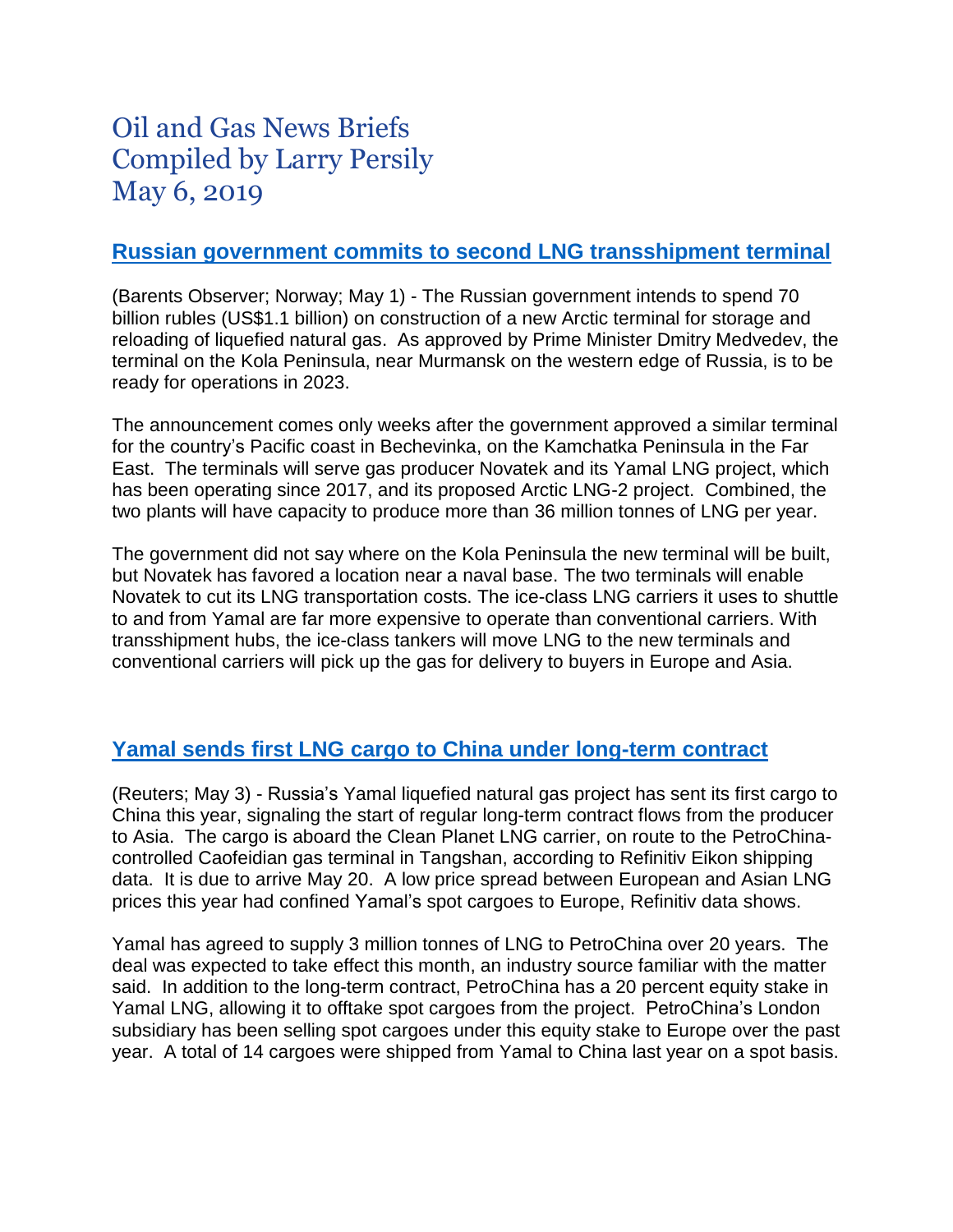# **[Occidental would sell Anadarko's African assets to Total](https://www.cnbc.com/2019/05/05/occidental-inks-deal-to-sell-anadarkos-africa-assets-to-total.html)**

(CNBC; May 5) - Occidental Petroleum has reached a binding deal to sell Anadarko Petroleum's oil and gas assets in Africa to French oil major Total for \$8.8 billion, including Anadarko's leading stake in the proposed Mozambique LNG project. The deal is contingent on Occidental beating out Chevron's bid to buy Anadarko. Occidental's May 5 announcement offers some clarity on how it would fund its cash-and-stock purchase of Anadarko. The Houston-based company had said it would seek to sell \$10 billion to \$15 billion worth of assets to underwrite the \$38 billion proposed takeover.

Occidental said the sale of Anadarko's assets in Mozambique, Algeria, Ghana, and South Africa would also reduce the challenges of integrating the two companies. Anadarko and its partners have been planning to reach a final investment decision this year on the \$20-plus-billion Mozambique LNG project. The divestment would leave Occidental with Anadarko's holdings in U.S. shale basins, the Gulf of Mexico and South America. Occidental is primarily interested in Anadarko's acreage in the Permian Basin, the top U.S. shale field stretching from western Texas to southeastern New Mexico.

Chevron reached a deal to buy Anadarko for \$33 billion last month, but Occidental later put in a higher offer. Anadarko's board of directors is currently considering Occidental's bid. Anadarko's global footprint is widely seen by analysts as a better fit with Chevron's portfolio than Occidental's holdings, particularly the Mozambique liquefied natural gas project. Chevron is a major player in LNG markets — as is Total.

## **[Mozambique's debt problems could affect LNG project financing](https://www.spglobal.com/platts/en/market-insights/latest-news/natural-gas/050319-analysis-mozambique-lng-projects-challenged-by-financing-and-social-issues)**

(S&P Global Platts; May 3) - Mozambique, on the verge of transforming its economy with the development of major liquefied natural gas export projects, needs to improve its government finances and the country's social environment for the projects to generate the expected profit. The country has attracted three potential LNG projects, with total capacity of more than 30 million tonnes per year and \$50 billion in capital development, with commissioning expected between 2022 and 2025.

"The yearly value of the projects could reach \$12 billion by 2025, close to Mozambique's current GDP," said Anish Kapadia, founder and managing director of AKap Energy, assuming an LNG price of \$7.78 per million Btu. However, there are challenges for the projects to develop successfully. One is the ability of the partners to raise project financing and the second is the funding of state oil company Empresa Nacional de Hidrocarbonetos's obligations as a partner, Kapadia said.

Mozambique has defaulted on its debt, mainly due a secret \$1.1 billion loan scandal that emerged two years ago. "The default questions the ability of the state company ENH, which has 10 to 15 percent in the two projects, to finance them," Kapadia said. Total financing commitment from ENH is \$7.5 billion to fund its share of equity and debt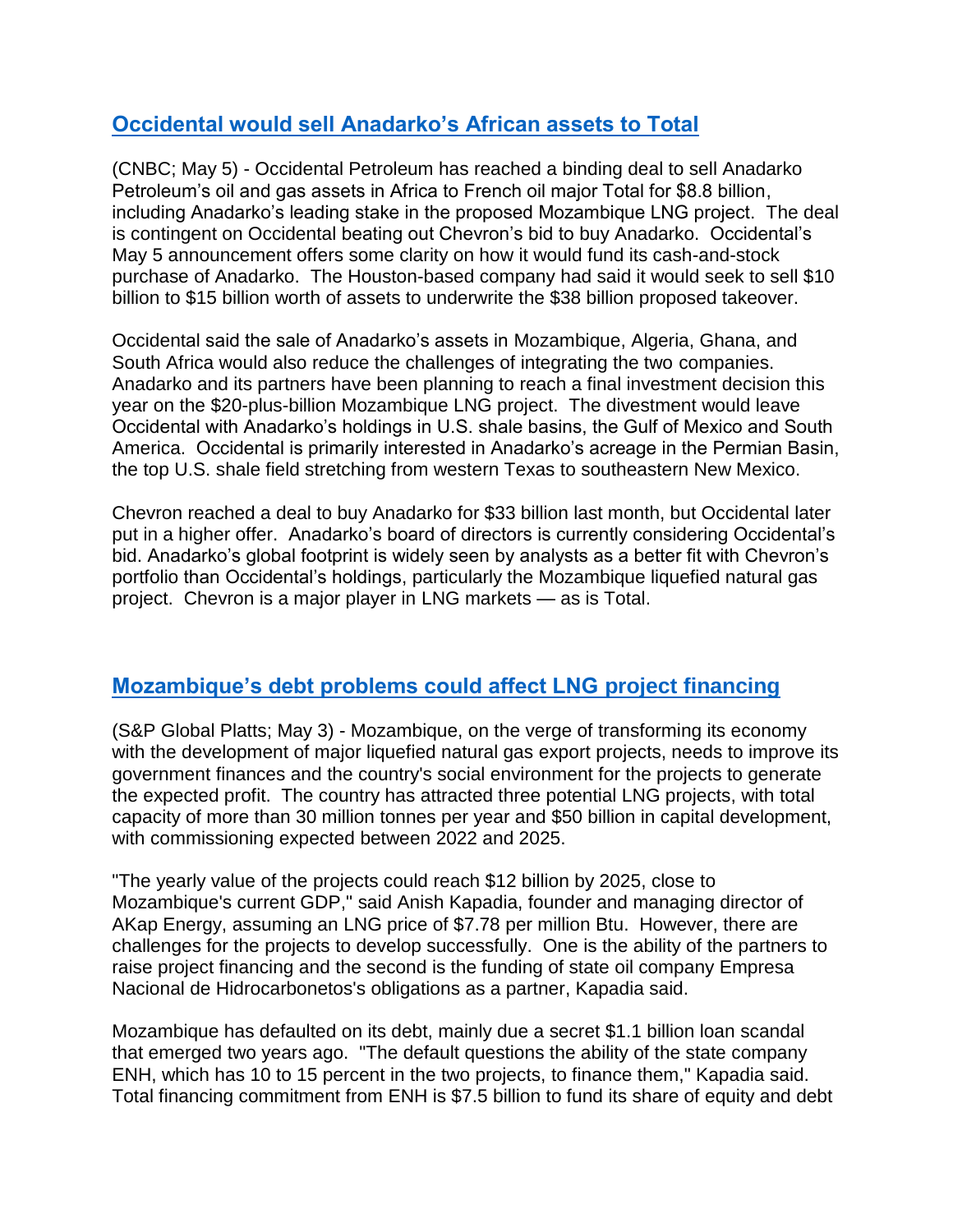in the projects. Already more than \$1 billion has been spent by partners on behalf of ENH. If Mozambique's financial troubles drive up by 1 percent the cost of borrowing, the life-of-field revenues to the government could be reduced by \$2 billion, Kapadia said.

#### **[LNG traffic through Panama Canal up 77% last year](https://www.spglobal.com/platts/en/market-insights/latest-news/natural-gas/050219-number-of-lng-tankers-passing-through-panama-canal-in-2018-up-77-on-year-canal-authority)**

(S&P Global Platts; May 2) - The number of liquefied natural gas carriers through the expanded Panama Canal in 2018 increased 77 percent year on year, according to the Panama Canal Authority, with even more traffic in 2019. Already through March, halfway through the agency's fiscal year, 194 LNG tankers had transited the canal, twothirds of last year's total of 290. The total in 2017 was 163, while it was only 17 in 2016 as the first U.S. Gulf Coast LNG export terminal was just starting operations.

The canal authority reported that since its expansion in June 2016, 11 percent of its traffic has been LNG carriers. According to the agency, more than 90 percent of the world's fleet of LNG carriers can now transit the Panama Canal, making it easier for Atlantic Basin producers, mainly those on the U.S. Gulf Coast, to send cargoes to Asia, where 70 percent of the global demand is found.

The authority last year doubled its guaranteed daily slots for LNG tankers to two and also lifted some daylight restrictions for the ships. However, due to a severe drought caused by an El Nino, the agency has reduced the maximum authorized draft for vessels transiting the locks for the fifth time this year. The drought has reduced water levels in two of the canal's largest tributary lakes. The draft restrictions are likely to reduce traffic significantly. The latest maximum authorized draft is 44 feet as of April 30.

## **[World's second-largest LNG carrier will go through Panama Canal](https://www.reuters.com/article/us-lng-tanker-panamacanal/worlds-second-biggest-lng-tanker-class-vessel-to-transit-panama-canal-for-first-time-idUSKCN1S906D)**

(Reuters; May 2) - A Q-Flex LNG tanker, the world's second-largest class of liquefied natural gas carriers, is set to pass through the Panama Canal for the first time, the canal's CEO said, expanding the Americas-to-Asia trade route for the fast-growing commodity. The Al Safliyah, which can carry about 4.5 billion cubic feet of gas as LNG, is on its way to Panama from the North Pacific after discharging a cargo from Qatar into Korea's Tongyeong terminal April 21, shipping data in Refinitiv Eikon showed.

The 1,033-foot-long ship is on a long-term charter to Qatargas, the world's biggest LNG producer, according to LNG trading and broker sources. The vessel's owner, Qatar Gas Transport (Nakilat), said in March that it had assessed the ability of Q-Flex LNG carriers to safely pass the Panama Canal's new locks. At 120,000 deadweight tonnes,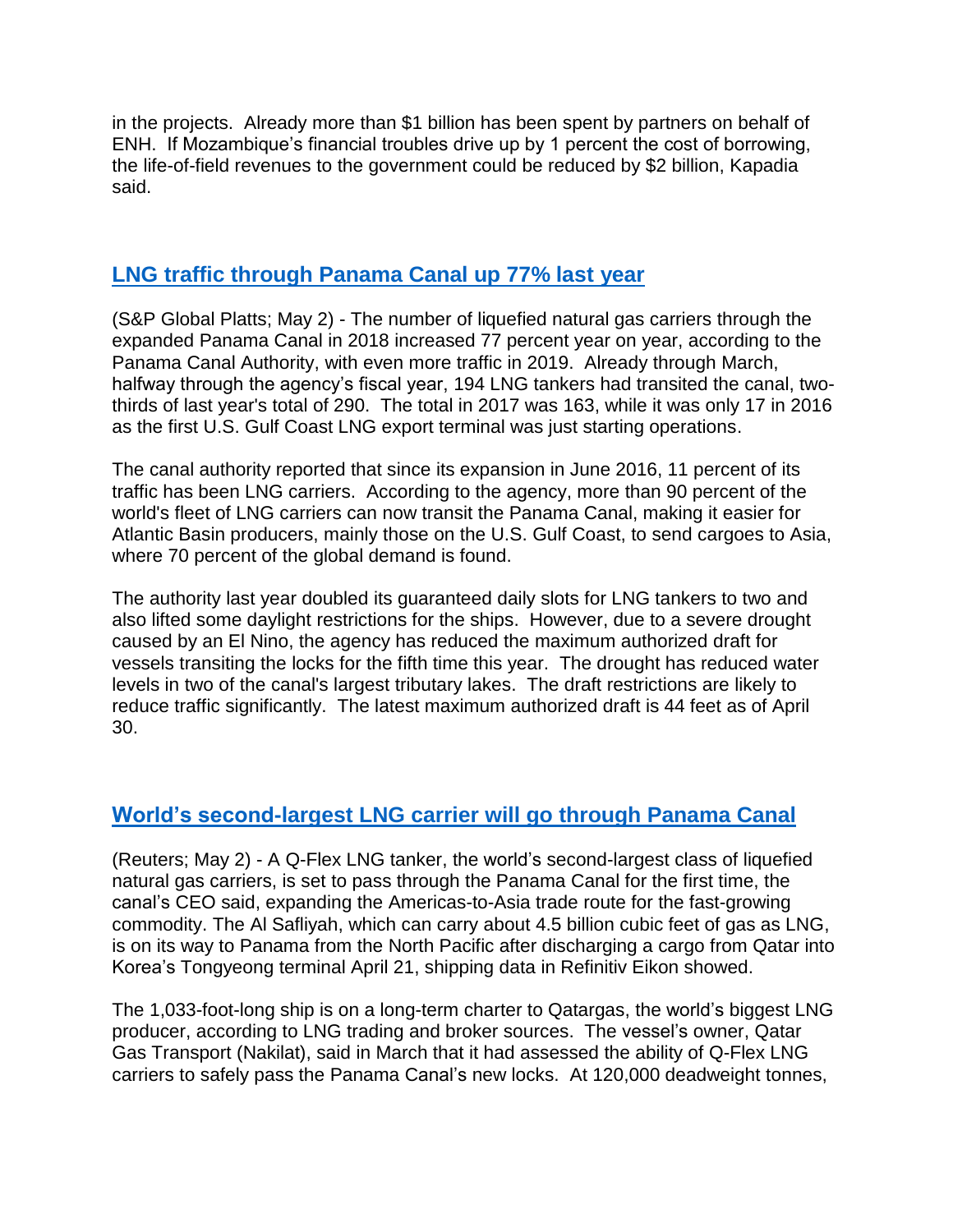the Q-Flex will not be the biggest ship to have passed through the Panama Canal, which has accommodated container ships of around 140,000 tonnes.

Q-Flex tankers are able to carry up to 50 percent more LNG than conventional carriers and are typically used by Qatargas to export its LNG to Europe or Asia. The biggest LNG carriers, known as Q-Max, are able to carry 20 percent more LNG than the Q-Flex, but are too large to use the canal. "Qatar has been pushing to use Q-Flex to utilize their vessels more efficiently," a source with a North Asian buyer said.

# **[FERC issues final EIS for another LNG project in Louisiana](https://finance.yahoo.com/news/venture-globals-louisiana-lng-plant-153620867.html)**

(Reuters; May 3) - Venture Global's Plaquemines liquefied natural gas export terminal in Louisiana took a step toward receiving federal approval for construction on May 3 after the Federal Energy Regulatory Commission concluded that construction and operation would result in some adverse environmental impacts, but those would be reduced to less-than-significant levels with mitigation. FERC said the project would permanently remove 368 acres of wetlands and could harm the habitat of nesting colonies of migratory birds, though the company could take steps to compensate for the impacts.

With the issuance of the 767-page final environmental impact statement, Venture Global said it expects to receive a FERC decision on the project application in August. That would allow the company to make a final investment decision and start construction in late 2019 with first LNG expected in late 2022. The Virginia-based company is planning for Plaquemines to produce as much as 20 million tonnes per year of LNG at full buildout. The initial phase of construction is estimated at \$8.5 billion.

Venture Global already has made a final investment decision to build its 10-milliontonne Calcasieu Pass facility in Louisiana, which it expects to enter service in 2022. The company also is looking at a third LNG export terminal in Louisiana, though that project, called Delta, is at the early stages of regulatory approvals.

## **[Shell and partner seek construction bids for Louisiana LNG project](https://www.houstonchronicle.com/business/energy/article/Energy-Transfer-Shell-open-construction-bids-for-13817017.php)**

(Houston Chronicle; May 3) – Dallas-based pipeline operator Energy Transfer and oil giant Shell have opened the bidding process for construction of the proposed Lake Charles LNG export terminal in Louisiana. The companies issued an invitation to tender for an engineering, procurement and construction contract to convert Energy Transfer's existing liquefied natural gas import terminal into a large-scale export terminal.

Energy Transfer developed the facility as an LNG import terminal in 2006 but the pipeline company got permission from Federal Energy Regulatory Commission to build an export terminal at the site in 2015, shortly after the shale revolution created a surplus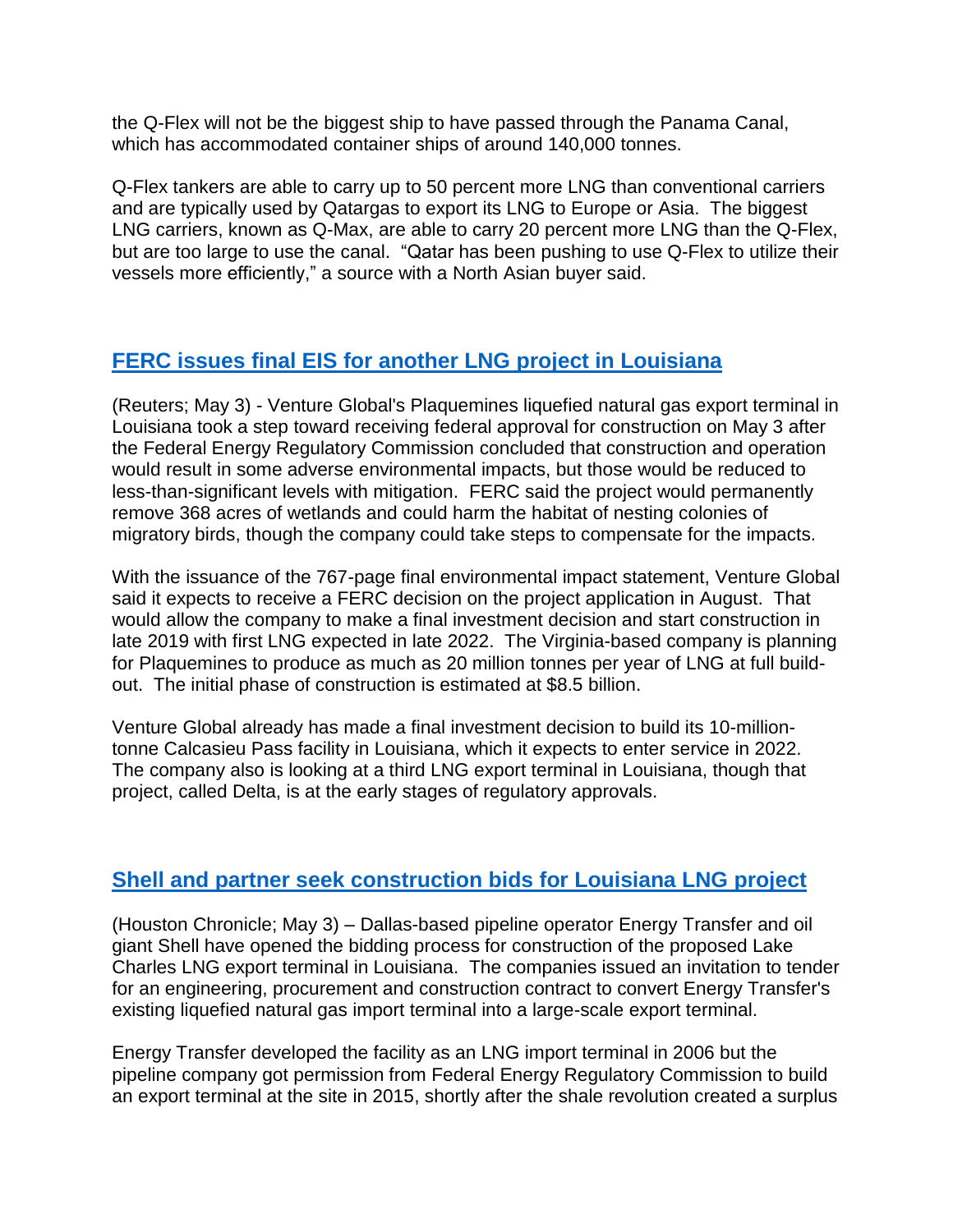of gas in the United States. Shell entered into a 50-50 venture with Energy Transfer in 2016 to develop a liquefaction plant to produce up to 16.5 million tonnes of LNG a year.

Under the joint venture, Energy Transfer will own and finance the proposed liquefaction facility while Shell will oversee engineering, design and construction work as well as operate the terminal once. Although Lake Charles LNG received FERC authorization in December 2015, the export project has been waiting for a final investment decision for nearly four years. Energy Transfer officials said a final investment decision will depend on the bids, overall project competitiveness and global LNG market conditions.

## **[U.S. net natural gas exports reach 4.6 bcf a day in February](https://www.eia.gov/todayinenergy/detail.php?id=39312)**

(U.S. Energy Information Administration; May 2) - U.S. net natural gas exports in February totaled 4.6 billion cubic feet per day, marking 13 consecutive months in which U.S. gas exports exceeded imports. The United States exports gas by pipeline to both Canada and Mexico and ships increasing volumes of liquefied natural gas worldwide.

Although U.S. LNG exports have grown in recent years, most U.S. gas exports are sent by pipeline to Canada and Mexico. Exports to Canada tend to be seasonal, increasing in the winter because of Canada's use of gas as a heating fuel in its populous eastern provinces. U.S. gas exports to Canada were 3.3 bcf per day in February, the highest on record. U.S. exports to Mexico are steadier, averaging 5.2 bcf per day in 2018, reflecting its use of gas for over half of its power generation and for industrial purposes.

LNG exports averaged 3 bcf per day in 2018 and hit a high of 4.1 bcf per day in January 2019. The volume of U.S. LNG is rising steadily as more liquefaction capacity goes into service at Gulf Coast terminals. LNG export volumes are expected to continue to rise in 2019 as an additional 4 bcf of liquefaction capacity is brought online by the end of the year. The U.S. Energy Information Administration forecasts that U.S. net gas exports will average 7.5 bcf per day in 2020, most of it attributable to increases in LNG exports.

## **[European buyers complain U.S. LNG is too expensive](https://www.reuters.com/article/us-europe-usa-lng/european-buyers-of-u-s-gas-bristle-at-terms-idUSKCN1S90NX)**

(Reuters; May 3) - As European and U.S. officials praise the growing trade of liquefied natural gas between the regions, some buyers are bristling at the terms for U.S. gas. Trading executives at French, German, and Spanish utilities said accelerating U.S. LNG production undoubtedly added liquidity and transparency to the global market, but they pointed out that prices for Europe were often too high. They said certain commercial terms in long-term contracts that underpin U.S. liquefaction projects need to change.

Spain's Naturgy, the second largest buyer of U.S. LNG, said future contracts must change away from the buyer taking on both volume and pricing risk. "We think it is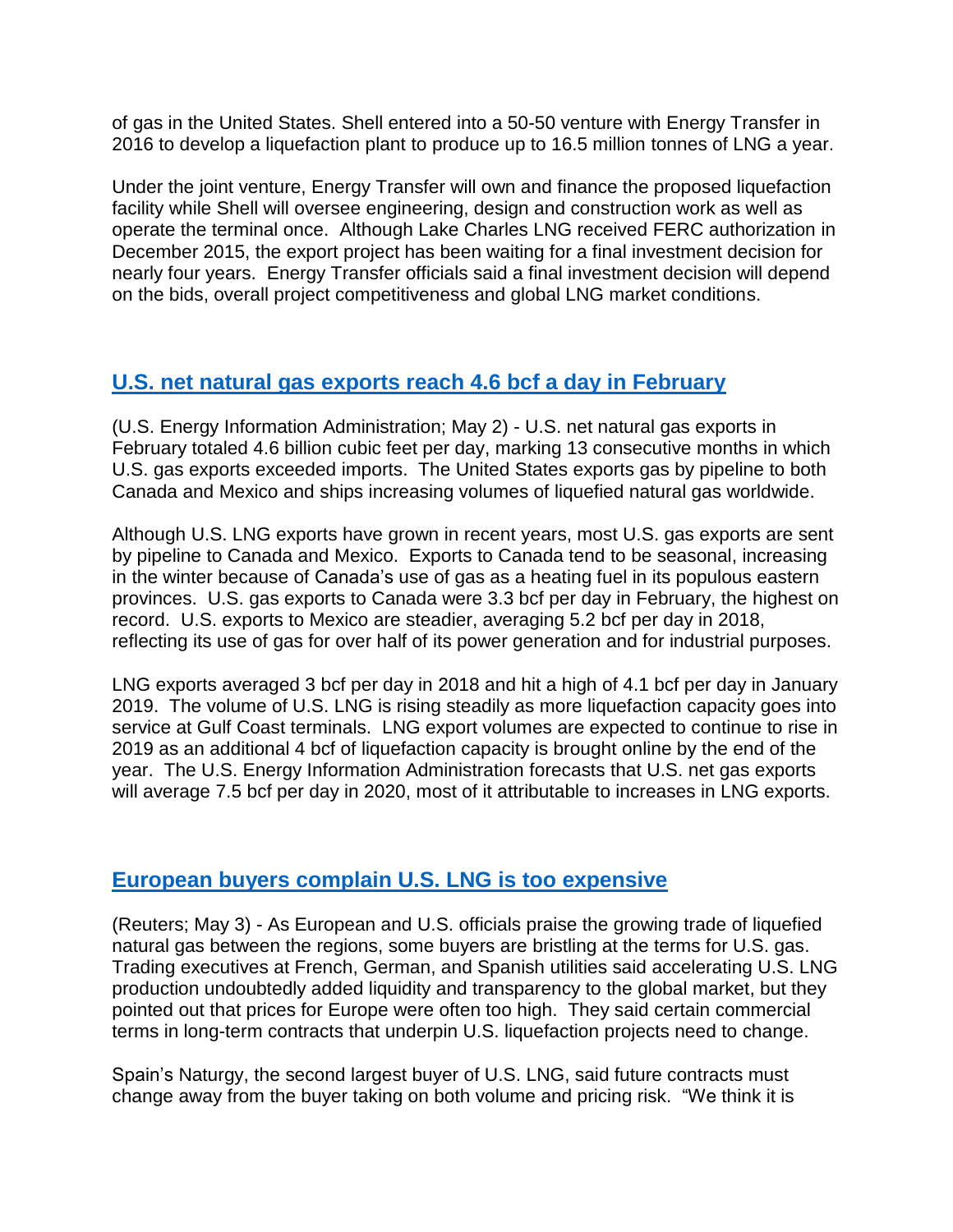critical that LNG projects take some of that market risk," Naturgy LNG supply director Carlos Humphrey told a roundtable of U.S. and European LNG executives and European Union officials in Brussels on May 2. "If they don't take this market risk, I think it's very difficult anyone in Europe will contractually buy more U.S. LNG," he said.

Several executives referred to offtake deals with Cheniere Energy, the dominant U.S. producer, which sells LNG at the U.S. benchmark price for the feed gas, plus 15 percent to cover the gas used in liquefaction, plus a liquefaction fee of \$2.50 to \$3 per million Btu. Add shipping and regasification costs and the LNG price amounts to \$7 compared to the Dutch gas trading hub price of \$4.75 on May 3. "It's a \$7 million loss per cargo," RWE Supply & Trading Chief Commercial Officer, Andree Stracke, told the forum. "Right now, U.S. LNG is not competitive."

#### **[Oregon LNG developer delays investment decision a year](https://www.cbc.ca/news/canada/calgary/canadian-lng-project-delayed-1.5120991)**

(The Canadian Press; May 2) - A Calgary company proposing to build an LNG export facility in Oregon said the timeline for the project — worth an estimated US\$10 billion is being delayed by about a year. Pembina Pipeline Corp. said it has decided to minimize project spending at about \$50 million this year as it tries to vault remaining regulatory and permitting hurdles for the Jordan Cove liquefied natural gas project at Coos Bay, Ore., and a related 229-mile pipeline through the state.

Pembina, which inherited the project when it purchased Calgary-based Veresen in 2017, said it received a draft environmental impact statement from the U.S. Federal Energy Regulatory Commission in March that provided a framework for approval of the Jordan Cove project with "reasonable" conditions. However, a final FERC decision is not expected until January 2020, and critical Oregon state permits are not expected until near the end of this year. The company has yet to make a final investment decision.

The reduced level of work is expected to result in construction delays such that the earliest the LNG plant could start deliveries is 2025. Pembina said it still intends to bring in partners for the pipeline and liquefaction development to reduce its ownership to between 40 and 60 percent. It said it has non-binding offtake agreements with customers in excess of the planned design capacity of 7.5 million tonnes per year but will pause executing binding LNG deals until early 2020.

## **U.S. LNG terminals could exceed [nameplate production](https://blogs.platts.com/2019/04/30/new-lng-nameplate-capacities/) capacity**

(S&P Global Platts; April 30) – Some U.S. gas liquefaction facilities under construction will be able to exceed their nameplate production capacities, as confirmed in documents from the Federal Energy Regulatory Commission. Should this additional capacity materialize on a reliable, long-term basis, it could relieve some anticipated tightness in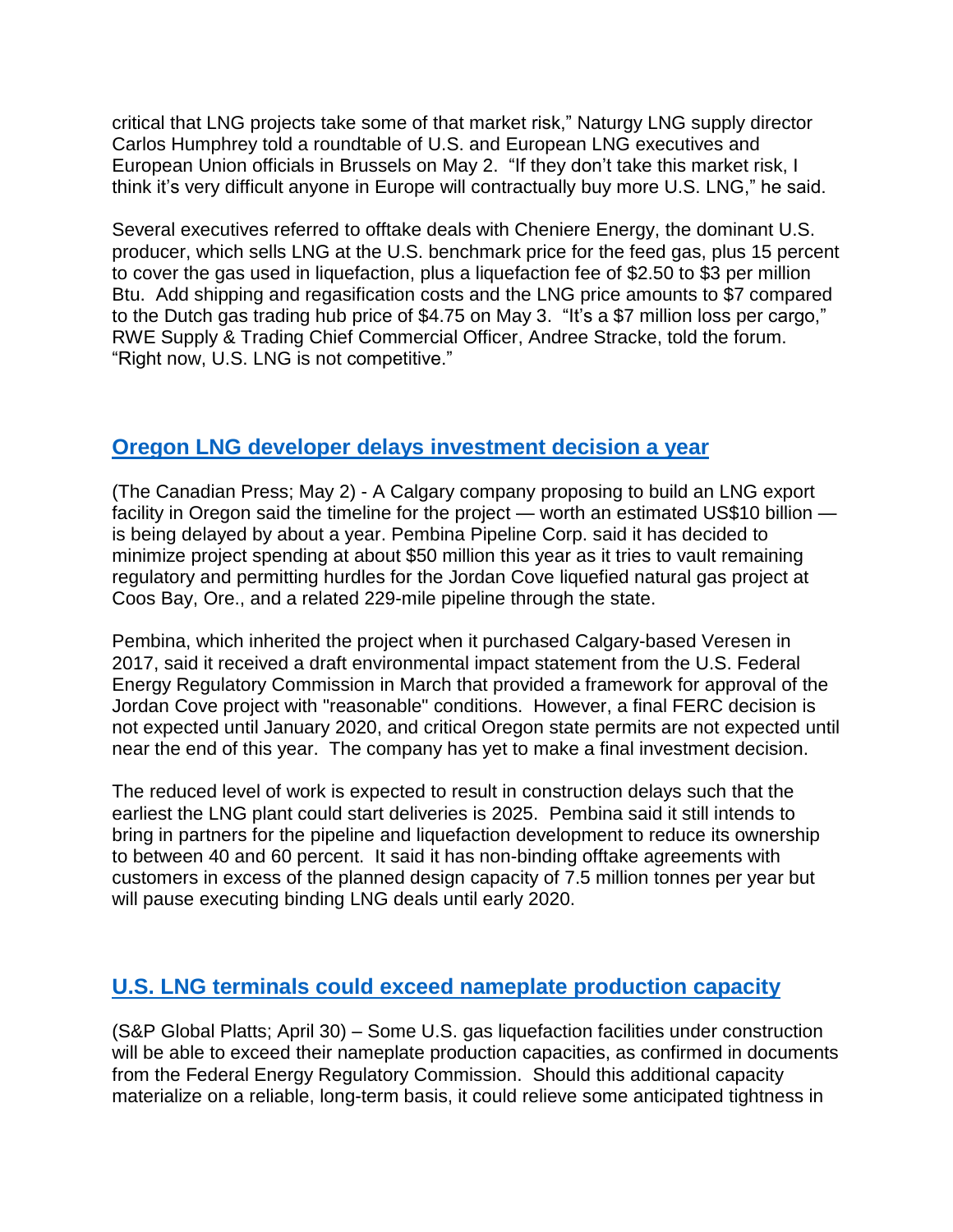the global LNG market. S&P Global Platts Analytics has also researched production debottlenecking that Cheniere is considering at its Sabine Pass, Louisiana, terminal.

While debottlenecking is one way to achieve additional LNG production gains, there is also potential for additional incremental volumes that are not quantified until after a year or two of operations at a new facility and efficiency gains are realized at individual liquefaction trains. If these additional volumes are ultimately achieved, they could be marketed in new supply contracts.

This relates to performance and capacity guarantees by engineering, procurement, and construction companies. These include turbine manufacturers and other liquefaction technology licensing companies. The guarantees specify a minimum performance and liquefaction capacities to meet the obligations of supply contracts. But terminals can exceed those minimums. An example of this could be at a Texas LNG export facility with its first train slated to come online this year. Freeport LNG said it could have excess production over and above what is currently committed to firm contracts.

## **[Editorial says Trump should](https://www.bloomberg.com/opinion/articles/2019-05-02/trump-s-misguided-u-turn-on-the-jones-act) approve Jones Act waiver for U.S. LNG**

(Bloomberg editorial; May 2) - President Donald Trump has reportedly rejected a waiver of the Jones Act — the law that requires the use of U.S-built and U.S.-crewed vessels to move cargo between U.S. ports — for shipments of liquefied natural gas. That's bad news. Recently, the White House was said to be leaning in favor of the waiver, which could have sent cheaper and cleaner energy from the U.S. mainland to Puerto Rico, whose decrepit power grid relies on old plants burning oil and coal. It would also have helped Northeast consumers tap into the U.S. gas boom by providing an alternative to overloaded pipelines and their use of imported LNG from suppliers such as Russia.

Best of all, it could have helped to sink the Jones Act altogether. Ships that comply with this law cost more to build and operate than foreign-flagged counterparts, raising the cost of almost all goods transported between U.S. ports. Those higher costs make it more attractive to buy oil, lumber, rock salt, wheat, and other bulk goods from foreign suppliers. They keep more trucks on the road clogging highways and spewing carbon.

The Jones Act was meant to maintain a healthy merchant marine. But since 1960 the number of U.S.-flagged ships has plunged anyway. Hundreds of shipyards have closed. The act is no longer working, if it ever did, but the shipping lobby defends it tenaciously. Building Jones Act-qualified LNG carriers could cost two or three times more than in South Korea. If Trump changes his mind (again), it would help Americans benefit from cleaner energy, and could put a hole below the Jones Act's waterline.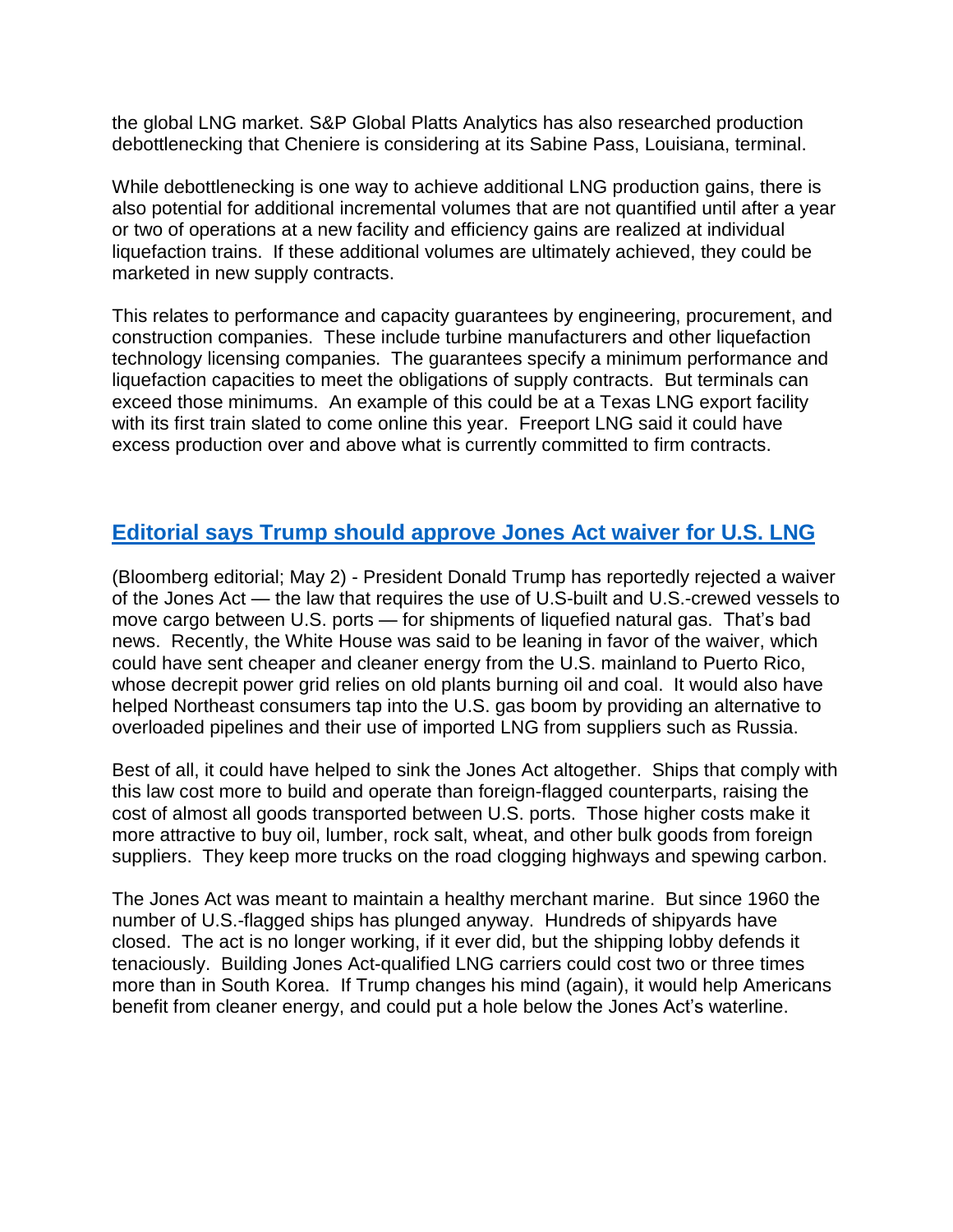## **[Prelude will ship first LNG cargo before June 30](https://www.spglobal.com/platts/en/market-insights/latest-news/natural-gas/050219-shell-to-ship-first-cargo-of-lng-from-australias-prelude-in-q2-cfo)**

(S&P Global Platts; May 2) - Shell expects to ship the first LNG cargo from its Australian floating gas liquefaction facility, the 1,600-foot-long Prelude, in the second quarter which ends June 30, the company's chief financial officer Jessica Uhl said May 2. Uhl said the first LNG would follow the shipment of Prelude's first condensate cargo last month.

Prelude is one of the most anticipated LNG projects in recent years due to its status as the world's largest floating facility, though it has experienced delays due to unspecified production issues. At full operation, Prelude has a production capacity of 3.6 million tonnes per year of LNG and 46,000 barrels a day of condensate and liquefied petroleum gas. The production unit is anchored about 125 miles offshore Western Australia. Shell, which is the operator, owns a 67.5 percent stake. Japanese explorer Inpex holds 17.5 percent, Korea Gas has 10 percent, and Taiwan's CPC Corp. owns 5 percent.

## **[Explorer will drill in search of large shale gas deposit in Australia](https://www.bloomberg.com/news/articles/2019-05-01/in-crocodile-dundee-country-australia-hunts-for-giant-gas-prize)**

(Bloomberg; May 1) - In a corner of outback Australia, a drilling crew will soon try tapping shale rocks that could hold more than three times the world's annual consumption of natural gas. Origin Energy plans to drill two wells later this year in the Northern Territory's Beetaloo Basin after the local government ended a three-year ban on fracking. With an estimated 500 trillion cubic feet of gas, Beetaloo has been compared to famed U.S. shale regions such as the Marcellus and Barnett.

But its isolated location, lack of infrastructure and the likelihood of tough environmental opposition make Beetaloo a speculative investment. "There are some big numbers being quoted and people have to realize this is exploration," said Mark Schubert, Origin's head of integrated gas, noting that only some of the total reserves would be extractable. Beetaloo is about 1,500 miles away from Sydney and even further from Melbourne, so the project would require pipelines that would connect to and expand the capacity of Australia's growing gas transmission network.

Origin, and its joint-venture partner Falcon Oil & Gas, have a long way to go before they could bring Beetaloo gas to market, probably around the middle of next decade. That may be just in time to head off a domestic shortage of the fuel in Australia's populous East Coast, which has traditionally relied on the now-declining Bass Strait offshore field. Beetaloo could also feed the nation's growing gas export business. Drilling in Beetaloo, named after a cattle ranch, has broad political support in the national parliament.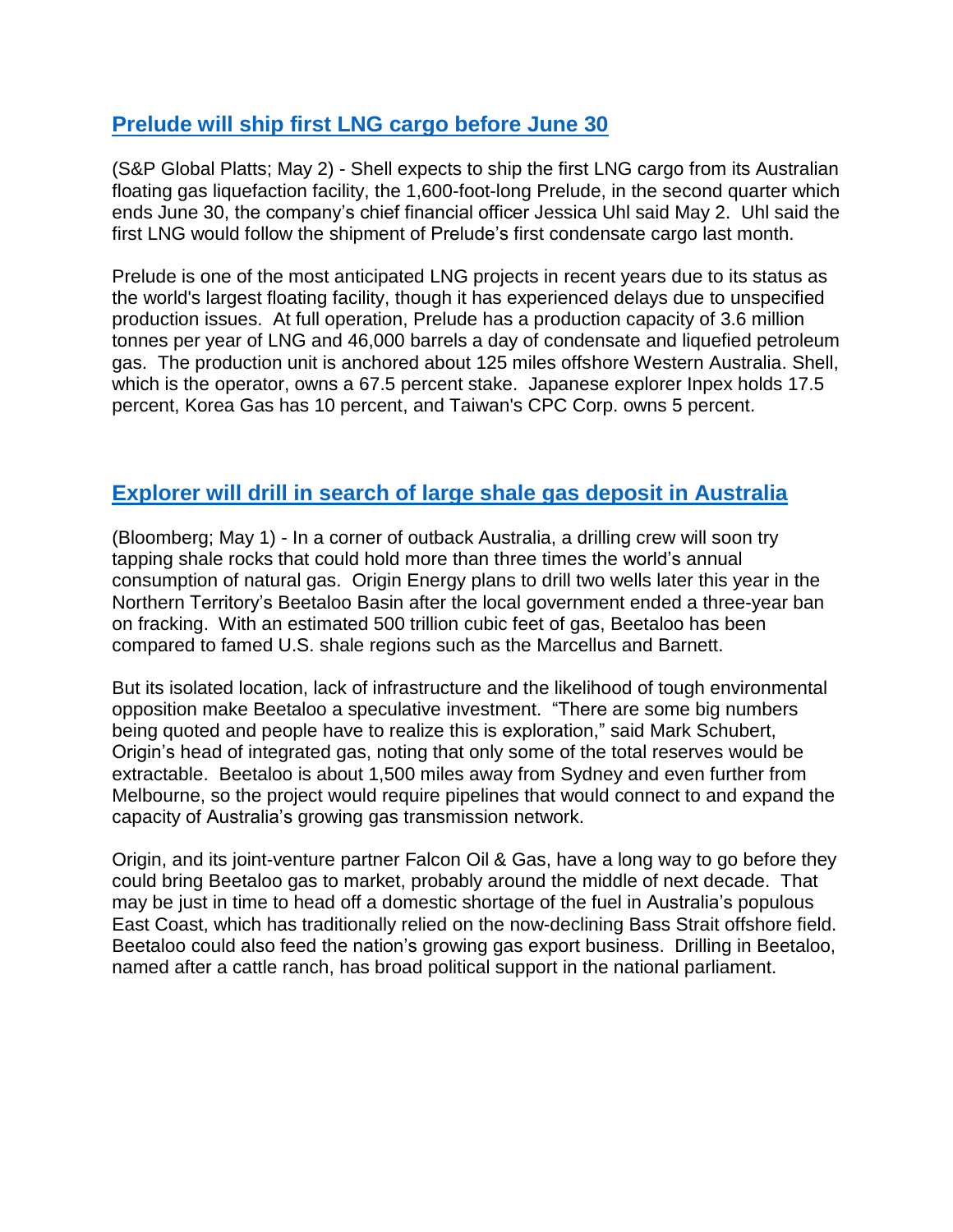## **[U.S. EIA reports record high 8,504 uncompleted oil and gas wells](https://www.eia.gov/todayinenergy/detail.php?id=39332)**

(U.S. Energy Information Administration; May 3) – The number of drilled but uncompleted wells (DUCs) in seven key oil and gas production regions in the United States has increased over the past two years, reaching a high of 8,504 wells in February 2019, according to well counts in the U.S. Energy Information Administration's drilling productivity report. The most recent count, at 8,500 wells in March, was 26 percent higher than March 2018.

Drilled but uncompleted wells are oil and gas wells that have been drilled but have not undergone well completion work to start production. The completion process involves casing, cementing, perforating, hydraulic fracturing, and other procedures required to produce crude oil or gas. The number of uncompleted wells has generally increased since the end of 2016. A high inventory of DUCs may be attributable to economic factors or resource constraints, the federal agency reported.

For example, a low oil-and-gas price environment may postpone well completion activities in areas where the wellhead break-even expense is too high relative to the market price. Another example may be the lack of available well completion crews to perform hydraulic fracturing in areas of high demand. Insufficient pipeline capacity could be another reason, the agency said. Most of the recent increase in DUCs has been in regions dominated by oil production where limited pipeline capacity makes gas a real problem, especially the Permian Basin in western Texas and eastern New Mexico.

#### **Asian refiners ask Saudis to cover global oil supply [disruptions](https://www.bloomberg.com/news/articles/2019-05-02/saudis-said-to-get-asked-for-more-oil-by-asia-as-supply-squeezed)**

(Bloomberg; May 2) - Asian refiners are asking Saudi Arabia for more crude as buyers in the world's top oil-consuming region face supply disruptions from Iran to Venezuela, according to people with knowledge of the matter. Customers are seeking additional cargoes for loading in June and July from OPEC's biggest producer, said the sources. The requests are for supplies on top of what the refiners are due as part of their term contracts with state-run Saudi Aramco, the sources said.

The scramble for shipments follows a U.S. decision to end waivers of sanctions for buyers of Iranian oil after the current exemptions expire on May 2. Unexpected disruptions to supply from Russia and Nigeria as well as turmoil in OPEC member Venezuela are also adding to fears of a global supply crunch. Prices have seesawed in the past week on uncertainty over how Saudi Arabia will respond, with the Trump administration saying the kingdom will pump more oil.

While Saudi Oil Minister Khalid Al-Falih has said the producer will seek to keep the market balanced, he's also signaled that OPEC and its allies including Russia could extend their output curbs until the end of this year. In Asia, the end of the U.S. waivers